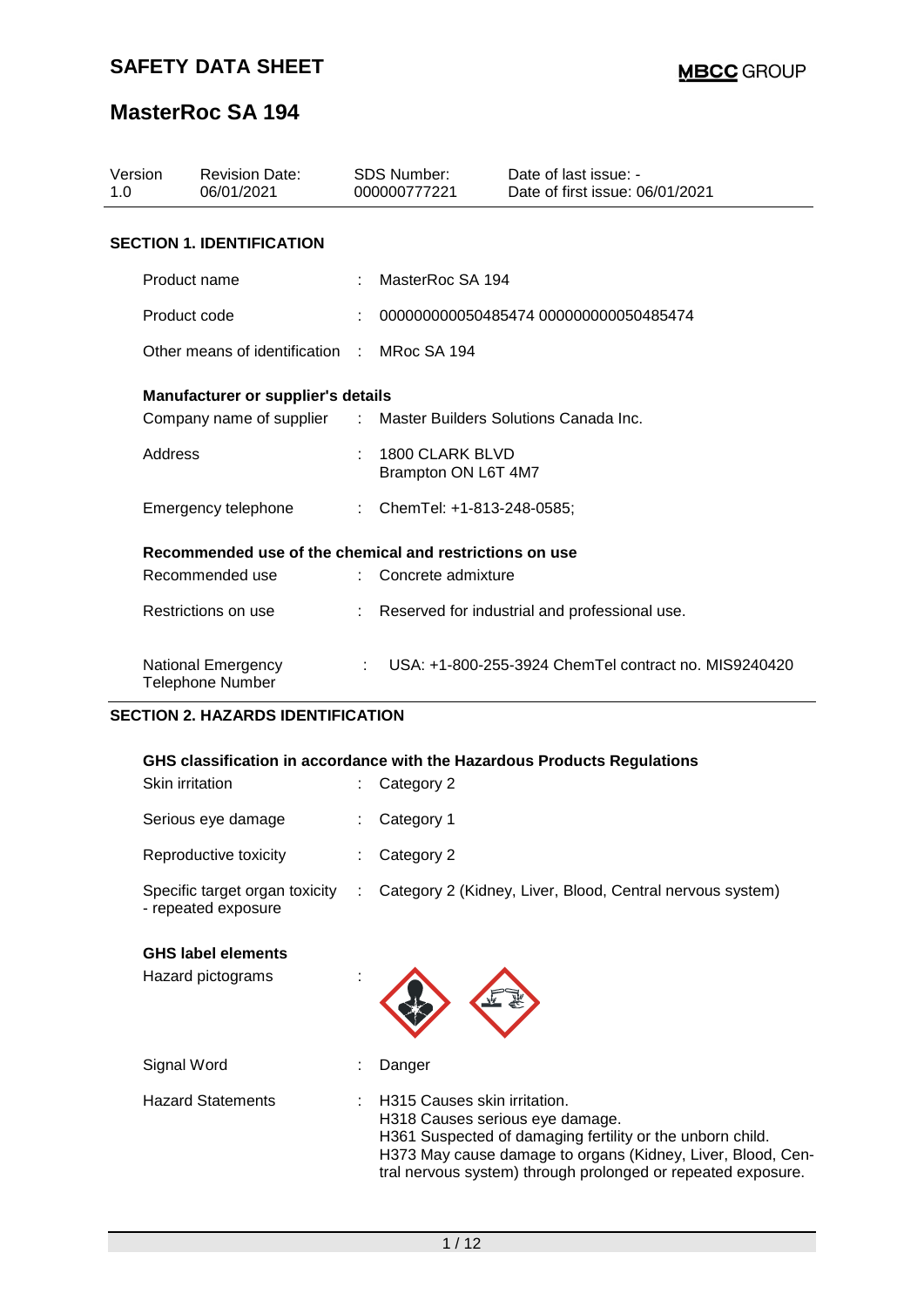| Version                                | <b>Revision Date:</b><br>06/01/2021 | SDS Number:<br>000000777221                                            | Date of last issue: -<br>Date of first issue: 06/01/2021                                                                                                                                                                                                                                                                                                                      |
|----------------------------------------|-------------------------------------|------------------------------------------------------------------------|-------------------------------------------------------------------------------------------------------------------------------------------------------------------------------------------------------------------------------------------------------------------------------------------------------------------------------------------------------------------------------|
| 1.0<br><b>Precautionary Statements</b> |                                     | <b>Prevention:</b><br>and understood.<br>face protection.<br>handling. | P201 Obtain special instructions before use.<br>P202 Do not handle until all safety precautions have been read<br>P260 Do not breathe dust/ fume/ gas/ mist/ vapors/ spray.<br>P280 Wear protective gloves/ protective clothing/ eye protection/<br>P264 Wash face, hands and any exposed skin thoroughly after                                                               |
|                                        |                                     | <b>Response:</b><br>CENTER/ doctor.<br>reuse.<br>attention.            | P305 + P351 + P338 + P310 IF IN EYES: Rinse cautiously with<br>water for several minutes. Remove contact lenses, if present<br>and easy to do. Continue rinsing. Immediately call a POISON<br>P302 + P352 IF ON SKIN: Wash with plenty of water.<br>P362 + P364 Take off contaminated clothing and wash it before<br>P308 + P313 IF exposed or concerned: Get medical advice/ |
|                                        |                                     | Storage:<br>P405 Store locked up.                                      |                                                                                                                                                                                                                                                                                                                                                                               |
|                                        |                                     | Disposal:                                                              |                                                                                                                                                                                                                                                                                                                                                                               |
|                                        |                                     | posal plant.                                                           | P501 Dispose of contents/ container to an approved waste dis-                                                                                                                                                                                                                                                                                                                 |

#### None known.

# **SECTION 3. COMPOSITION/INFORMATION ON INGREDIENTS**

Chemical nature : inorganic compounds additives

### **Components**

| Chemical name       | Common<br>Name/Synonym     | CAS-No.          | Concentration (% w/w) |
|---------------------|----------------------------|------------------|-----------------------|
| Aluminium sulphate  | Aluminium sul-<br>phate    | $10043 - 01 - 3$ | $>= 20 - 30$          |
| aluminium oxide     | aluminium oxide 1344-28-1  |                  | $>= 5 - < 10$         |
| 2,2'-iminodiethanol | $2,2'$ -<br>iminodiethanol | 111-42-2         | $>= 1 - 5$            |

Actual concentration is withheld as a trade secret

#### **SECTION 4. FIRST AID MEASURES**

| General advice | : First aid personnel should pay attention to their own safety.<br>Immediately remove contaminated clothing. |  |
|----------------|--------------------------------------------------------------------------------------------------------------|--|
| If inhaled     | : Keep patient calm, remove to fresh air.                                                                    |  |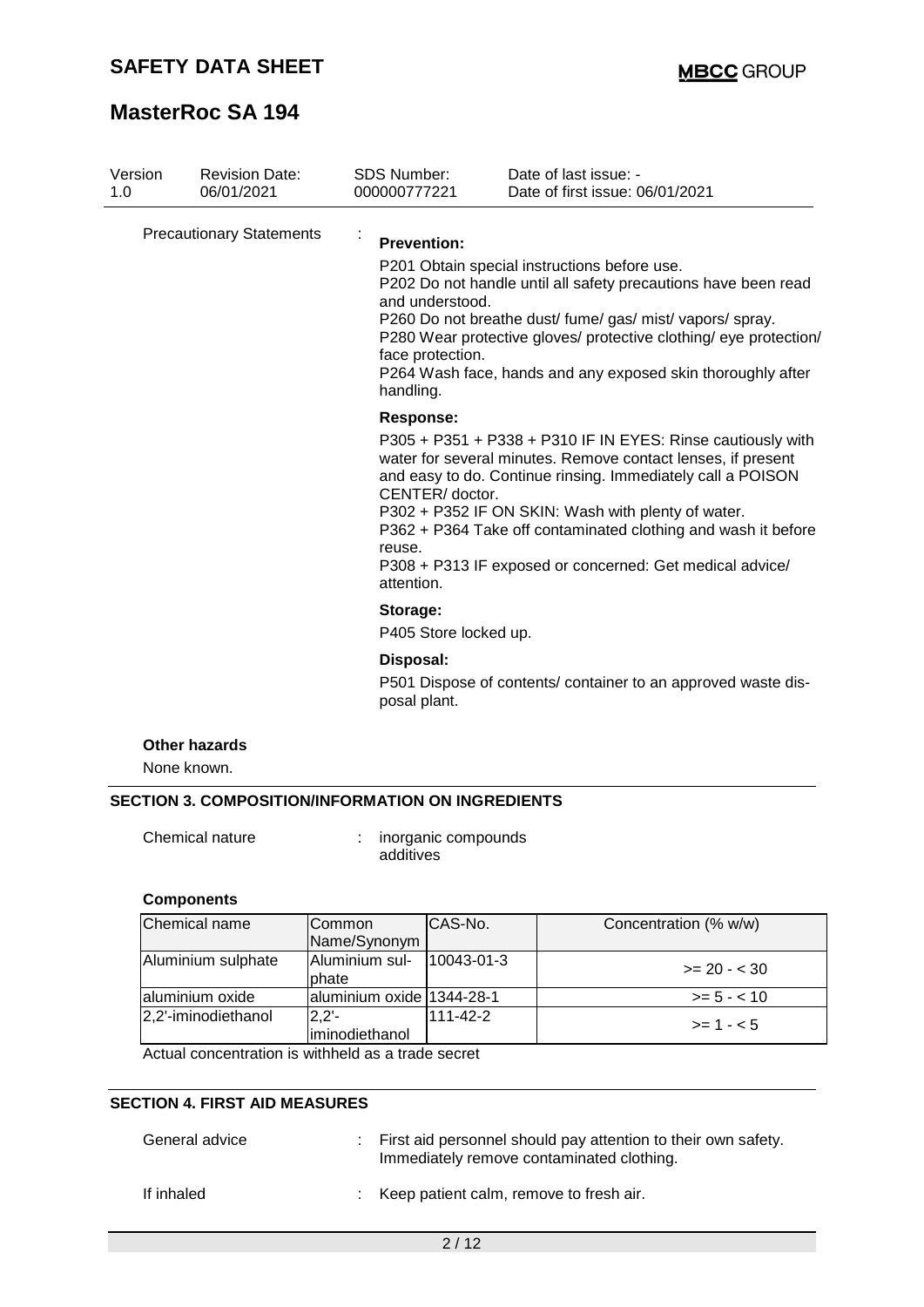# **SAFETY DATA SHEET**

# **MasterRoc SA 194**

| Version<br>1.0 | <b>Revision Date:</b><br>06/01/2021                    | <b>SDS Number:</b><br>000000777221                                                  | Date of last issue: -<br>Date of first issue: 06/01/2021                                                                                                                    |
|----------------|--------------------------------------------------------|-------------------------------------------------------------------------------------|-----------------------------------------------------------------------------------------------------------------------------------------------------------------------------|
|                |                                                        |                                                                                     | If symptoms persist, seek medical advice.                                                                                                                                   |
|                | In case of skin contact                                | and soap.                                                                           | After contact with skin, wash immediately with plenty of water<br>Under no circumstances should organic solvent be used.<br>If irritation develops, seek medical attention. |
|                | In case of eye contact                                 |                                                                                     | Contact lenses should be removed. Hold eyelids open and<br>flush with copious amounts of clean, fresh water or a special<br>eyewash solution and seek medical advice.       |
|                | If swallowed                                           | seek medical attention.<br>ter or doctor.                                           | Immediately rinse mouth and then drink 200-300 ml of water,<br>Do not induce vomiting unless told to by a poison control cen-                                               |
| delayed        | Most important symptoms<br>and effects, both acute and | Causes skin irritation.<br>Causes serious eye damage.<br>unborn child.<br>exposure. | Suspected of damaging fertility. Suspected of damaging the<br>May cause damage to organs through prolonged or repeated                                                      |
|                | Notes to physician                                     | Treat symptomatically.                                                              |                                                                                                                                                                             |

## **SECTION 5. FIRE-FIGHTING MEASURES**

| Suitable extinguishing media :       | Foam<br>Water spray<br>Dry powder<br>Carbon dioxide (CO2)                                                                                                                                                                                                                                                                                                                  |
|--------------------------------------|----------------------------------------------------------------------------------------------------------------------------------------------------------------------------------------------------------------------------------------------------------------------------------------------------------------------------------------------------------------------------|
| Unsuitable extinguishing<br>media    | $:$ water jet                                                                                                                                                                                                                                                                                                                                                              |
| Hazardous combustion prod- :<br>ucts | fumes/smoke<br>harmful vapours<br>Carbon oxides<br>nitrogen oxides<br>carbon black                                                                                                                                                                                                                                                                                         |
| Further information                  | : The degree of risk is governed by the burning substance and<br>the fire conditions.<br>If exposed to fire, keep containers cool by spraying with water.<br>Collect contaminated extinguishing water separately, do not<br>allow to reach sewage or effluent systems.<br>Contaminated extinguishing water must be disposed of in<br>accordance with official regulations. |
| for fire-fighters                    | Special protective equipment : Wear a self-contained breathing apparatus.                                                                                                                                                                                                                                                                                                  |

## **SECTION 6. ACCIDENTAL RELEASE MEASURES**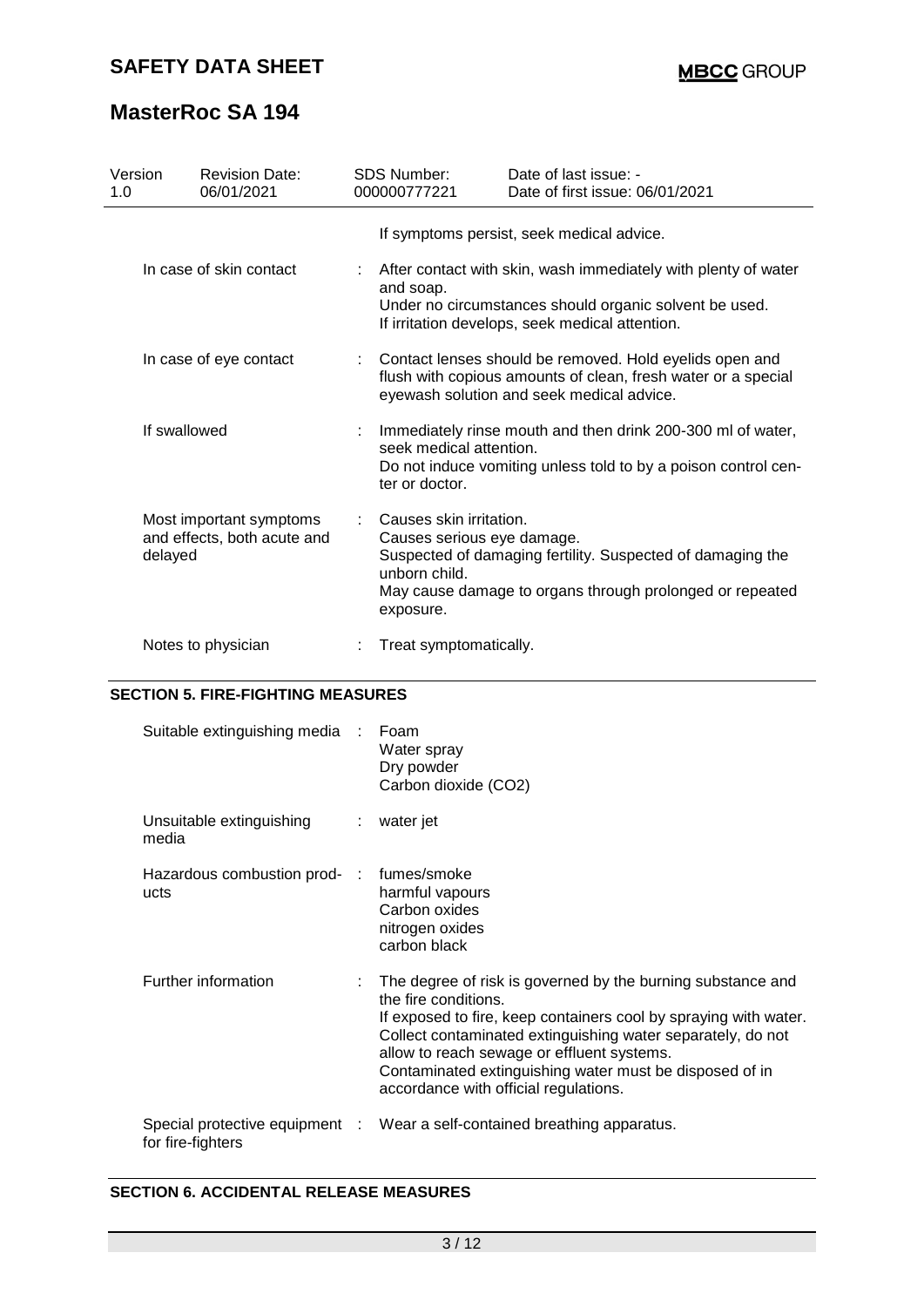| Version<br>1.0 | <b>Revision Date:</b><br>06/01/2021                                            | <b>SDS Number:</b><br>000000777221                                                     | Date of last issue: -<br>Date of first issue: 06/01/2021                                                                                                                                                             |
|----------------|--------------------------------------------------------------------------------|----------------------------------------------------------------------------------------|----------------------------------------------------------------------------------------------------------------------------------------------------------------------------------------------------------------------|
|                | Personal precautions, protec-:<br>tive equipment and emer-<br>gency procedures | Wear eye/face protection.<br>Use personal protective clothing.<br>and safety practice. | Avoid breathing dust/ fume/ gas/ mist/ vapors/ spray.<br>Handle in accordance with good building materials hygiene                                                                                                   |
|                | Environmental precautions                                                      |                                                                                        | : Contain contaminated water/firefighting water.<br>Do not discharge into drains/surface waters/groundwater.                                                                                                         |
|                | Methods and materials for<br>containment and cleaning up                       |                                                                                        | Neutralize with chalk, alkali solution or ammonia.<br>Soak up with inert absorbent material (e.g. sand, silica gel,<br>acid binder, universal binder, sawdust).<br>Keep in suitable, closed containers for disposal. |

### **SECTION 7. HANDLING AND STORAGE**

| Advice on protection against :<br>fire and explosion |   | The product is neither self-ignitable, nor an explosion hazard,<br>nor does it promote fires.                                                                                |
|------------------------------------------------------|---|------------------------------------------------------------------------------------------------------------------------------------------------------------------------------|
| Advice on safe handling                              |   | : Avoid inhalation of dusts/mists/vapours.<br>Avoid skin contact.<br>Ensure adequate ventilation.<br>No special measures necessary provided product is used<br>correctly.    |
| Conditions for safe storage                          |   | Keep container tightly closed in a dry and well-ventilated<br>place.<br>Electrical installations / working materials must comply with<br>the technological safety standards. |
| Further information on stor-<br>age conditions       |   | : Keep only in the original container in a cool, dry, well-<br>ventilated place away from ignition sources, heat or flame.<br>Protect from direct sunlight.                  |
| Materials to avoid                                   |   | Do not store near acids.                                                                                                                                                     |
| Recommended storage tem- : 5 - 35 °C<br>perature     |   |                                                                                                                                                                              |
| Further information on stor-<br>age stability        | ÷ | No decomposition if stored and applied as directed.                                                                                                                          |

# **SECTION 8. EXPOSURE CONTROLS/PERSONAL PROTECTION**

### **Ingredients with workplace control parameters**

| Components         | CAS-No.    | Value type<br>(Form of<br>exposure) | Control parame-<br>ters / Permissible<br>concentration | <b>Basis</b>        |
|--------------------|------------|-------------------------------------|--------------------------------------------------------|---------------------|
| Aluminium sulphate | 10043-01-3 | <b>REL</b> value                    | $2 \text{ mg/m}$<br>(aluminum (AI))                    | <b>NIOSH</b>        |
|                    |            | <b>TWA value</b>                    | $2 \text{ mg/m}$<br>(aluminum (AI))                    | 29 CFR<br>1910.1000 |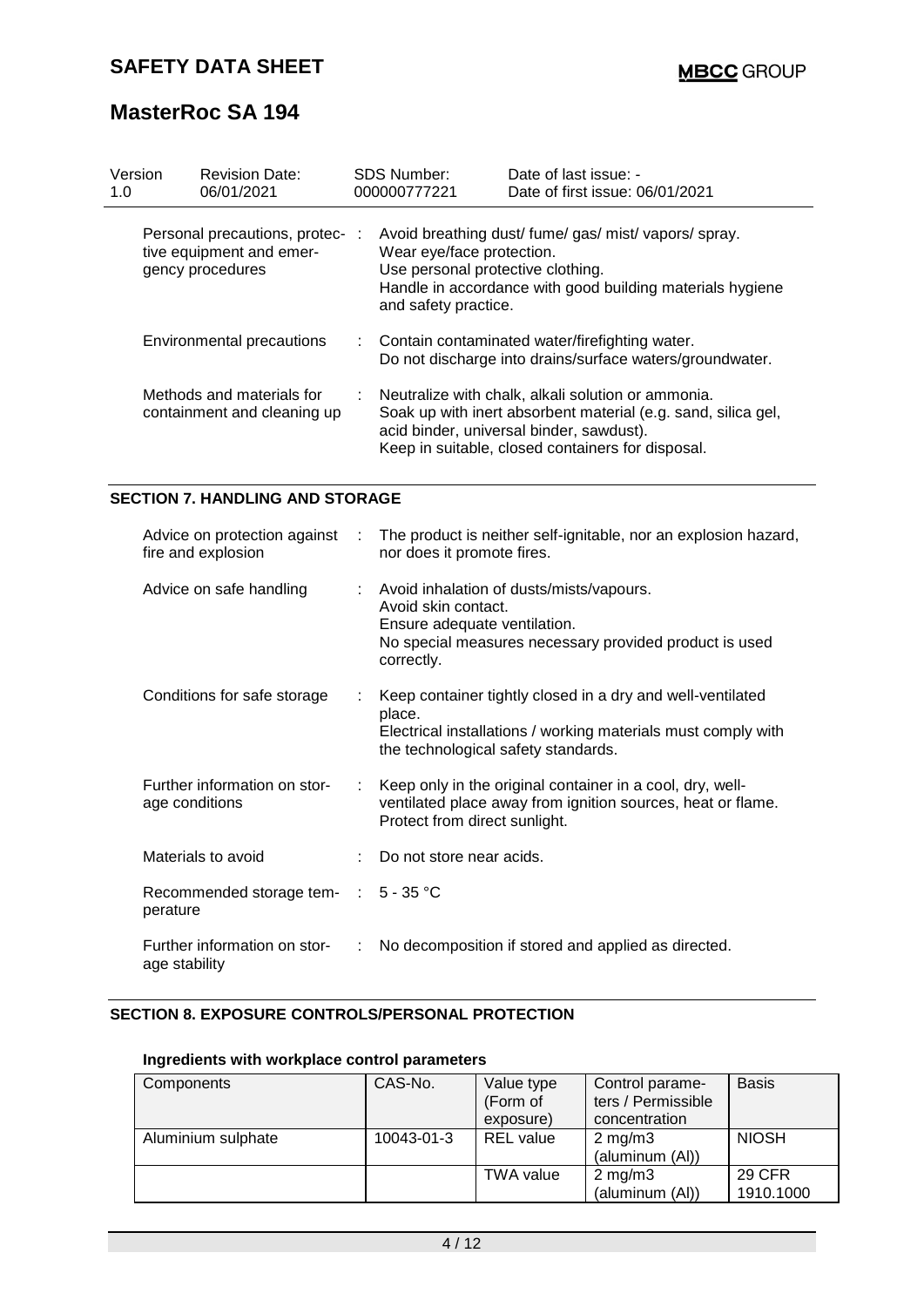| Version<br>1.0 | <b>Revision Date:</b><br>06/01/2021 | <b>SDS Number:</b><br>000000777221 | Date of last issue: -                                               | Date of first issue: 06/01/2021 |                                        |
|----------------|-------------------------------------|------------------------------------|---------------------------------------------------------------------|---------------------------------|----------------------------------------|
|                |                                     |                                    |                                                                     |                                 | (Table Z-1-A)                          |
|                |                                     |                                    | <b>TWA</b>                                                          | $2$ mg/m $3$<br>(Aluminum)      | CA AB OEL                              |
|                |                                     |                                    | <b>TWAEV</b>                                                        | $2$ mg/m $3$<br>(Aluminum)      | CA QC OEL                              |
|                | aluminium oxide                     | 1344-28-1                          | <b>TWA value</b><br>(Respirable<br>fraction)                        | 1 $mg/m3$                       | <b>ACGIHTLV</b>                        |
|                |                                     |                                    | PEL (Respir-<br>able fraction)                                      | $5$ mg/m $3$                    | 29 CFR<br>1910.1000<br>(Table Z-1)     |
|                |                                     |                                    | PEL (Total<br>dust)                                                 | 15 mg/m3                        | 29 CFR<br>1910.1000<br>(Table Z-1)     |
|                |                                     |                                    | <b>TWA value</b><br>(Respirable<br>fraction)                        | $5$ mg/m $3$                    | 29 CFR<br>1910.1000<br>$(Table Z-1-A)$ |
|                |                                     |                                    | <b>TWA value</b><br>(Total dust)                                    | 10 mg/m3                        | 29 CFR<br>1910.1000<br>(Table Z-1-A)   |
|                |                                     |                                    | <b>TWA</b>                                                          | 10 mg/m3                        | CA AB OEL                              |
|                |                                     |                                    | TWAEV (to-<br>tal dust)                                             | 10 mg/m3<br>(Aluminum)          | CA QC OEL                              |
|                |                                     |                                    | TWA (Res-<br>pirable)                                               | 1 $mg/m3$<br>(Aluminum)         | CA BC OEL                              |
|                |                                     |                                    | TWA (Res-<br>pirable par-<br>ticulate mat-<br>ter)                  | 1 $mg/m3$<br>(Aluminum)         | <b>ACGIH</b>                           |
|                | 2,2'-iminodiethanol                 | $111 - 42 - 2$                     | <b>TWA value</b><br>(Inhalable<br>fraction and<br>vapor)            | 1 $mg/m3$                       | <b>ACGIHTLV</b>                        |
|                |                                     |                                    | Skin Desig-<br>nation (In-<br>halable frac-<br>tion and va-<br>por) |                                 | <b>ACGIHTLV</b>                        |
|                |                                     |                                    | <b>REL</b> value                                                    | 3 ppm<br>15 mg/m3               | <b>NIOSH</b>                           |
|                |                                     |                                    | <b>TWA value</b>                                                    | 3 ppm<br>15 mg/m3               | 29 CFR<br>1910.1000<br>(Table Z-1-A)   |
|                |                                     |                                    | <b>TWA</b>                                                          | $2$ mg/m $3$                    | CA AB OEL                              |
|                |                                     |                                    | <b>TWA</b>                                                          | $2$ mg/m $3$                    | CA BC OEL                              |
|                |                                     |                                    | <b>TWAEV</b>                                                        | 3 ppm<br>13 mg/m3               | CA QC OEL                              |
|                |                                     |                                    | TWA (Inhal-<br>able fraction<br>and vapor)                          | $1 \,\mathrm{mg/m}$             | <b>ACGIH</b>                           |

**Engineering measures** : Ensure adequate ventilation.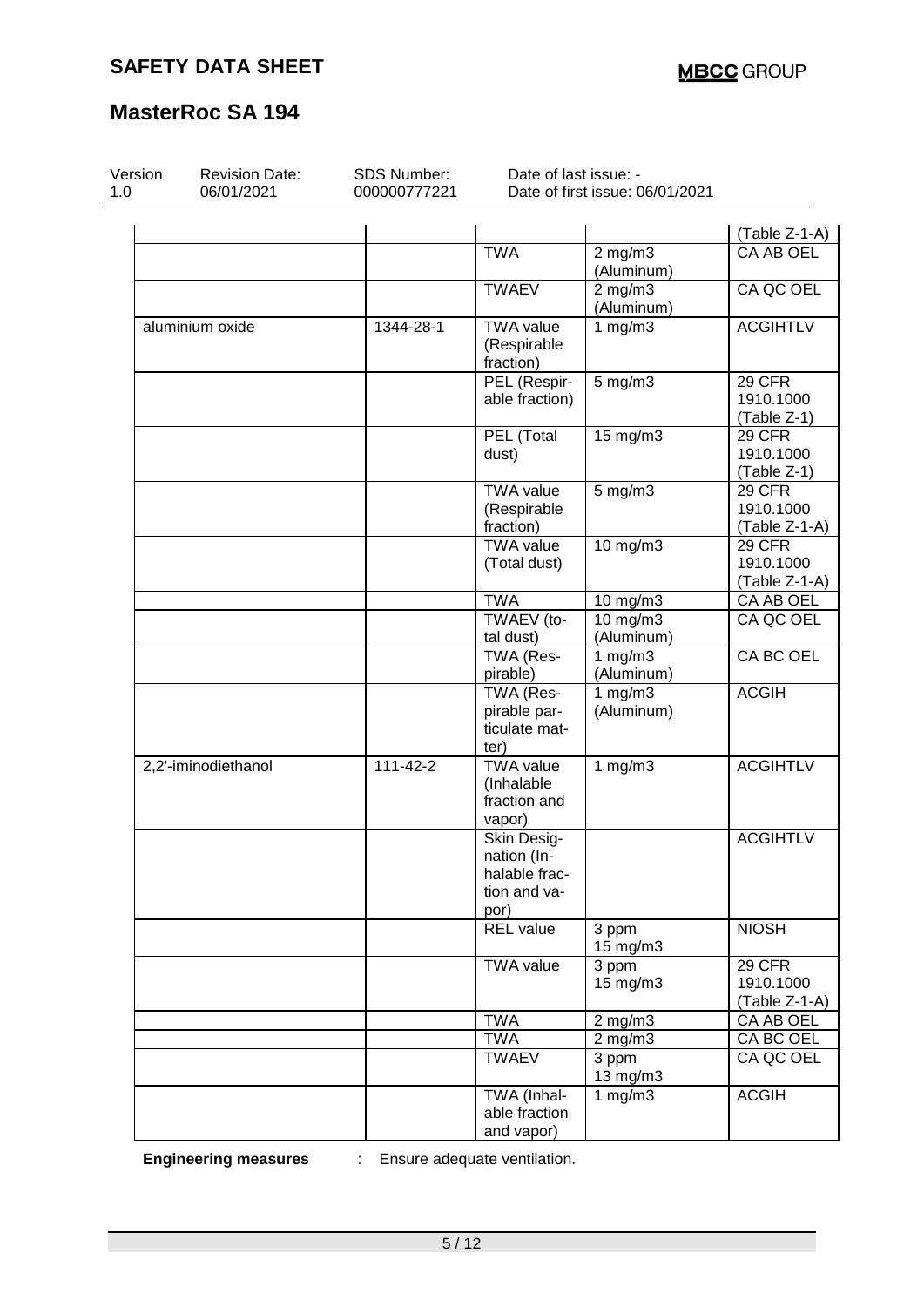| Version<br>1.0           | <b>Revision Date:</b><br>06/01/2021 |    | <b>SDS Number:</b><br>000000777221                                                                                                                                                                                                                                                        | Date of last issue: -<br>Date of first issue: 06/01/2021                                                                                                                                                                                                                      |
|--------------------------|-------------------------------------|----|-------------------------------------------------------------------------------------------------------------------------------------------------------------------------------------------------------------------------------------------------------------------------------------------|-------------------------------------------------------------------------------------------------------------------------------------------------------------------------------------------------------------------------------------------------------------------------------|
|                          | Personal protective equipment       |    |                                                                                                                                                                                                                                                                                           |                                                                                                                                                                                                                                                                               |
|                          | Respiratory protection              |    | Wear appropriate certified respirator when exposure limits<br>may be exceeded.<br>Wear a NIOSH-certified (or equivalent) respirator as neces-<br>sary.                                                                                                                                    |                                                                                                                                                                                                                                                                               |
|                          | Hand protection                     |    |                                                                                                                                                                                                                                                                                           |                                                                                                                                                                                                                                                                               |
| Remarks                  |                                     |    | Chemical resistant protective gloves Manufacturer's direc-<br>tions for use should be observed because of great diversity of<br>types.                                                                                                                                                    |                                                                                                                                                                                                                                                                               |
|                          | Eye protection                      |    |                                                                                                                                                                                                                                                                                           | Wear safety glasses with side shields or goggles.                                                                                                                                                                                                                             |
|                          | Skin and body protection            |    | and exposure.                                                                                                                                                                                                                                                                             | Body protection must be chosen based on level of activity                                                                                                                                                                                                                     |
| Protective measures<br>÷ |                                     |    | Do not inhale dust/fumes/aerosols.<br>Avoid contact with the skin, eyes and clothing.<br>Avoid exposure - obtain special instructions before use.<br>Handle in accordance with good building materials hygiene<br>and safety practice.<br>Wearing of closed work clothing is recommended. |                                                                                                                                                                                                                                                                               |
|                          | Hygiene measures                    | ÷. | the end of the shift.<br>care agents applied.                                                                                                                                                                                                                                             | When using, do not eat, drink or smoke.<br>Hands and/or face should be washed before breaks and at<br>At the end of the shift the skin should be cleaned and skin-<br>Gloves must be inspected regularly and prior to each use.<br>Replace if necessary (e.g. pinhole leaks). |

## **SECTION 9. PHYSICAL AND CHEMICAL PROPERTIES**

| Appearance     |    | liquid                |
|----------------|----|-----------------------|
| Color          | ÷. | beige                 |
| Odor           | ÷. | slight, amine-like    |
| Odor Threshold | t. | not determined        |
| рH             |    | : $2.0 - 3.0 (20 °C)$ |
| Melting point  | t. | No data available     |
| Freezing point |    | No data available     |
| Boiling point  |    | No data available     |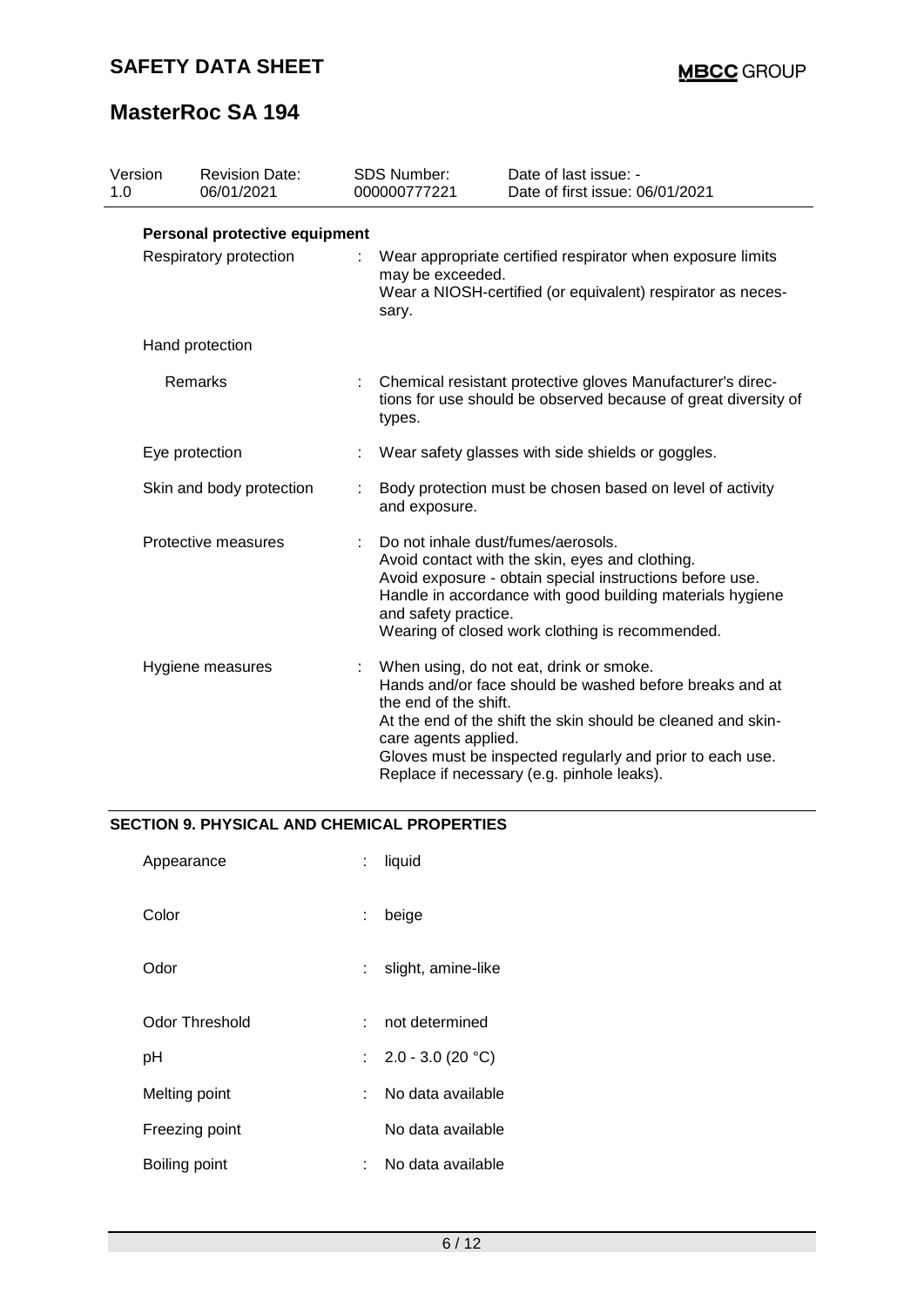| Version<br>1.0 | <b>Revision Date:</b><br>06/01/2021                 |        | <b>SDS Number:</b><br>000000777221 | Date of last issue: -<br>Date of first issue: 06/01/2021   |
|----------------|-----------------------------------------------------|--------|------------------------------------|------------------------------------------------------------|
|                | Flash point                                         |        | water content.                     | A flash point determination is unnecessary due to the high |
|                | Evaporation rate                                    |        | No data available                  |                                                            |
|                | Flammability (liquids)                              | ÷.     | not highly flammable               |                                                            |
|                | Self-ignition                                       |        | not self-igniting                  |                                                            |
|                | Upper explosion limit / Upper<br>flammability limit | ÷      | No data available                  |                                                            |
|                | Lower explosion limit / Lower<br>flammability limit | $\sim$ | No data available                  |                                                            |
|                | Vapor pressure                                      |        | No data available                  |                                                            |
|                | Relative vapor density                              |        | No data available                  |                                                            |
|                | Relative density                                    |        | No data available                  |                                                            |
|                | Density                                             |        | 1.47 g/cm3 (20 $°C$ )              |                                                            |
|                | Solubility(ies)<br>Water solubility                 | t.     | soluble                            |                                                            |
|                | Solubility in other solvents                        | ÷      | No data available                  |                                                            |
|                | Partition coefficient: n-<br>octanol/water          |        | not applicable for mixtures        |                                                            |
|                | Autoignition temperature                            | ÷.     | not determined                     |                                                            |
|                | Decomposition temperature                           | ÷      | scribed/indicated.                 | No decomposition if stored and handled as pre-             |
|                | Viscosity<br>Viscosity, dynamic                     |        | 400 - 700 mPa.s                    |                                                            |
|                | Viscosity, kinematic                                |        | No data available                  |                                                            |
|                | <b>Explosive properties</b>                         |        | Not explosive                      |                                                            |
|                | Oxidizing properties                                |        | not fire-propagating               |                                                            |
|                | Sublimation point                                   |        | No data available                  |                                                            |
|                | Molecular weight                                    |        | No data available                  |                                                            |

# **SECTION 10. STABILITY AND REACTIVITY**

Reactivity **Example 20** : No hazardous reactions if stored and handled as prescribed/indicated.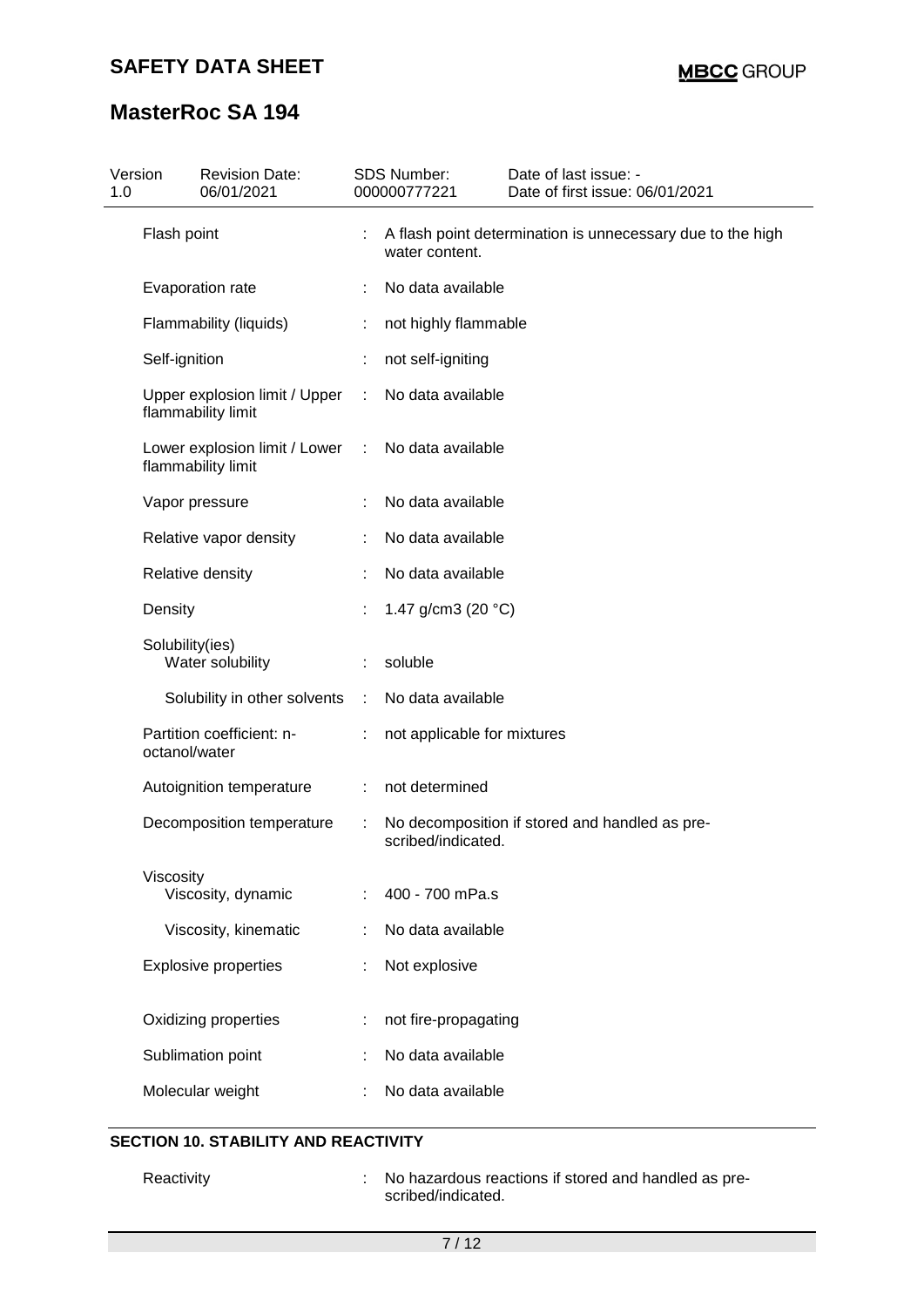| Version<br>1.0 | <b>Revision Date:</b><br>06/01/2021     |    | SDS Number:<br>000000777221                                                       | Date of last issue: -<br>Date of first issue: 06/01/2021  |
|----------------|-----------------------------------------|----|-----------------------------------------------------------------------------------|-----------------------------------------------------------|
|                | Chemical stability                      |    | The product is stable if stored and handled as pre-<br>scribed/indicated.         |                                                           |
|                | Possibility of hazardous reac-<br>tions | ÷  | The product is stable if stored and handled as pre-<br>scribed/indicated.         |                                                           |
|                | Conditions to avoid                     |    | See SDS section 7 - Handling and storage.                                         |                                                           |
|                | Incompatible materials                  | t. | Strong acids<br>Strong bases<br>Strong oxidizing agents<br>Strong reducing agents |                                                           |
|                | Hazardous decomposition<br>products     |    | as prescribed/indicated.                                                          | No hazardous decomposition products if stored and handled |

### **SECTION 11. TOXICOLOGICAL INFORMATION**

### **Acute toxicity**

Not classified based on available information.

### **Skin corrosion/irritation**

Causes skin irritation.

### **Serious eye damage/eye irritation**

Causes serious eye damage.

#### **Respiratory or skin sensitization**

### **Skin sensitization**

Not classified based on available information.

### **Respiratory sensitization**

Not classified based on available information.

#### **Germ cell mutagenicity**

Not classified based on available information.

#### **Carcinogenicity**

|             | Not classified based on available information. |
|-------------|------------------------------------------------|
| <b>IARC</b> | Group 2B: Possibly carcinogenic to humans      |
|             | 2.2'-iminodiethanol                            |

### **Reproductive toxicity**

Suspected of damaging fertility. Suspected of damaging the unborn child.

#### **STOT-single exposure**

Not classified based on available information.

## **STOT-repeated exposure**

May cause damage to organs (Kidney, Liver, Blood, Central nervous system) through prolonged or repeated exposure.

111-42-2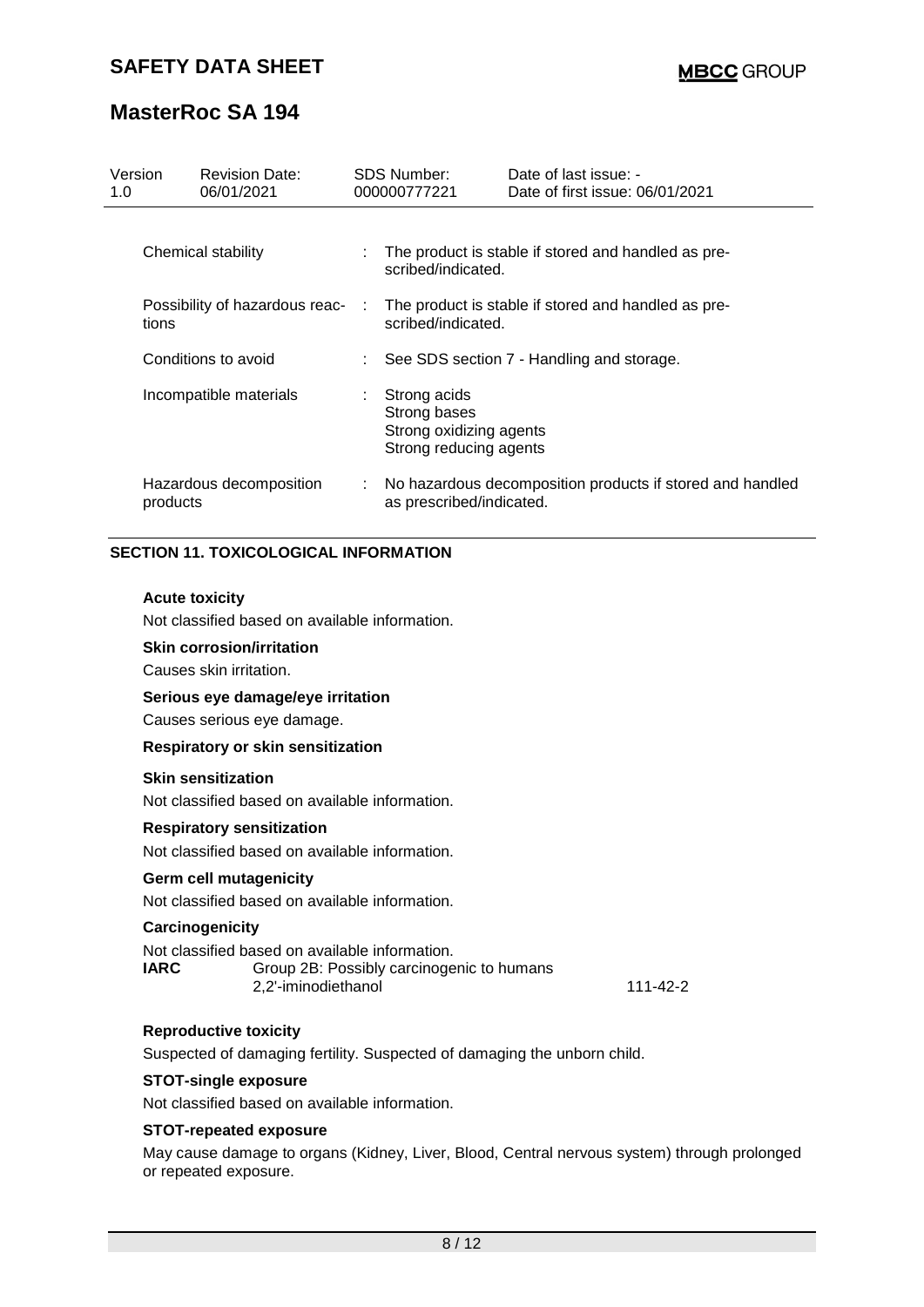| Version<br>1.0 |                 | <b>Revision Date:</b><br>06/01/2021            |   | <b>SDS Number:</b><br>000000777221                                                                                                                                                                       | Date of last issue: -<br>Date of first issue: 06/01/2021                                                                                                                                        |  |  |
|----------------|-----------------|------------------------------------------------|---|----------------------------------------------------------------------------------------------------------------------------------------------------------------------------------------------------------|-------------------------------------------------------------------------------------------------------------------------------------------------------------------------------------------------|--|--|
|                |                 | <b>Aspiration toxicity</b>                     |   |                                                                                                                                                                                                          |                                                                                                                                                                                                 |  |  |
|                |                 | Not classified based on available information. |   |                                                                                                                                                                                                          |                                                                                                                                                                                                 |  |  |
|                |                 | <b>Further information</b>                     |   |                                                                                                                                                                                                          |                                                                                                                                                                                                 |  |  |
|                | Product:        |                                                |   |                                                                                                                                                                                                          |                                                                                                                                                                                                 |  |  |
|                | Remarks         |                                                |   | Health injuries are not known or expected under normal use.<br>The product has not been tested. The statements on toxicolo-<br>gy have been derived from the properties of the individual<br>components. |                                                                                                                                                                                                 |  |  |
|                |                 | <b>SECTION 12. ECOLOGICAL INFORMATION</b>      |   |                                                                                                                                                                                                          |                                                                                                                                                                                                 |  |  |
|                |                 | <b>Ecotoxicity</b>                             |   |                                                                                                                                                                                                          |                                                                                                                                                                                                 |  |  |
|                | <b>Product:</b> |                                                |   |                                                                                                                                                                                                          |                                                                                                                                                                                                 |  |  |
|                |                 | <b>Ecotoxicology Assessment</b>                |   |                                                                                                                                                                                                          |                                                                                                                                                                                                 |  |  |
|                |                 | Acute aquatic toxicity                         | ÷ |                                                                                                                                                                                                          | This product has no known ecotoxicological effects.                                                                                                                                             |  |  |
|                |                 | Chronic aquatic toxicity                       | ÷ | This product has no known ecotoxicological effects.                                                                                                                                                      |                                                                                                                                                                                                 |  |  |
|                |                 | <b>Persistence and degradability</b>           |   |                                                                                                                                                                                                          |                                                                                                                                                                                                 |  |  |
|                | <b>Product:</b> |                                                |   |                                                                                                                                                                                                          |                                                                                                                                                                                                 |  |  |
|                |                 | Biodegradability                               |   |                                                                                                                                                                                                          | Remarks: Taking into consideration the properties of several<br>ingredients, the product is estimated not to be readily biode-<br>gradable according to OECD classification.                    |  |  |
|                |                 | <b>Bioaccumulative potential</b>               |   |                                                                                                                                                                                                          |                                                                                                                                                                                                 |  |  |
|                | <b>Product:</b> |                                                |   |                                                                                                                                                                                                          |                                                                                                                                                                                                 |  |  |
|                |                 | <b>Bioaccumulation</b>                         |   | Remarks: No data available.                                                                                                                                                                              | Discharge into the environment must be avoided.                                                                                                                                                 |  |  |
|                |                 | <b>Mobility in soil</b><br>No data available   |   |                                                                                                                                                                                                          |                                                                                                                                                                                                 |  |  |
|                |                 | Other adverse effects                          |   |                                                                                                                                                                                                          |                                                                                                                                                                                                 |  |  |
|                | Product:        |                                                |   |                                                                                                                                                                                                          |                                                                                                                                                                                                 |  |  |
|                | mation          | Additional ecological infor-                   | ÷ | components.                                                                                                                                                                                              | Do not discharge product into the environment without control.<br>The product has not been tested. The statements on ecotoxi-<br>cology have been derived from the properties of the individual |  |  |

## **SECTION 13. DISPOSAL CONSIDERATIONS**

| Disposal methods    |                                                                           |
|---------------------|---------------------------------------------------------------------------|
| Waste from residues | Dispose of in accordance with national, state and local regula-<br>tions. |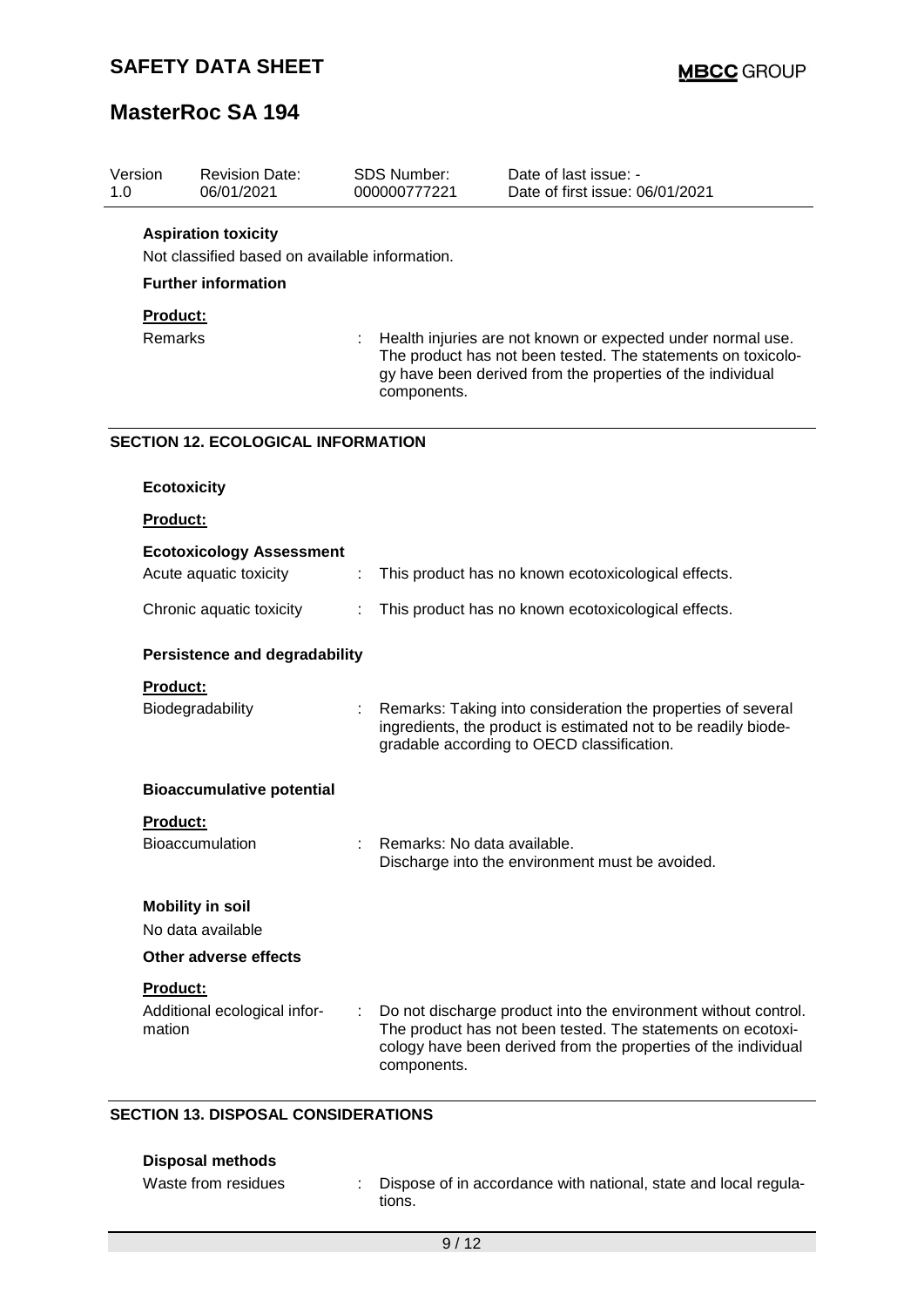| Version<br>1.0         | <b>Revision Date:</b><br>06/01/2021 | <b>SDS Number:</b><br>000000777221                                                                                               | Date of last issue: -<br>Date of first issue: 06/01/2021                                                               |  |
|------------------------|-------------------------------------|----------------------------------------------------------------------------------------------------------------------------------|------------------------------------------------------------------------------------------------------------------------|--|
|                        |                                     | cal or used container.                                                                                                           | Do not discharge into drains/surface waters/groundwater.<br>Do not contaminate ponds, waterways or ditches with chemi- |  |
| Contaminated packaging |                                     | Contaminated packaging should be emptied as far as possible<br>and disposed of in the same manner as the sub-<br>stance/product. |                                                                                                                        |  |

## **SECTION 14. TRANSPORT INFORMATION**

### **International Regulations**

#### **UNRTDG**

Not regulated as a dangerous good

#### **IATA-DGR**

Not regulated as a dangerous good

#### **IMDG-Code**

Not regulated as a dangerous good

### **Transport in bulk according to Annex II of MARPOL 73/78 and the IBC Code**

Not applicable for product as supplied.

#### **Domestic regulation**

**TDG** Not regulated as a dangerous good

### **SECTION 15. REGULATORY INFORMATION**

| The ingredients of this product are reported in the following inventories: |  |                                                                                                                                 |  |
|----------------------------------------------------------------------------|--|---------------------------------------------------------------------------------------------------------------------------------|--|
| <b>TSCA</b>                                                                |  | : All substances listed as active on the TSCA inventory                                                                         |  |
| <b>DSL</b>                                                                 |  | : This product contains one or more components listed on the<br>Canadian NDSL. All other components are on the Canadian<br>DSL. |  |

## **SECTION 16. OTHER INFORMATION**

### **Full text of other abbreviations**

| $1-A$           | 29 CFR 1910.1000 (Table Z- : OSHA - Table Z-1-A (29 CFR 1910.1000)                              |
|-----------------|-------------------------------------------------------------------------------------------------|
| 1)              | 29 CFR 1910.1000 (Table Z- : OSHA - Table Z-1 (Limits for Air Contaminants) 29 CFR<br>1910.1000 |
|                 |                                                                                                 |
| ACGIH           | : USA. ACGIH Threshold Limit Values (TLV)                                                       |
| <b>ACGIHTLV</b> | : American Conference of Governmental Industrial Hygienists -<br>threshold limit values (US)    |
| CA AB OEL       | : Canada. Alberta, Occupational Health and Safety Code (table<br>$2:$ OEL)                      |
| CA BC OEL       | : Canada. British Columbia OEL                                                                  |
| CA QC OEL       | : Québec. Regulation respecting occupational health and safe-                                   |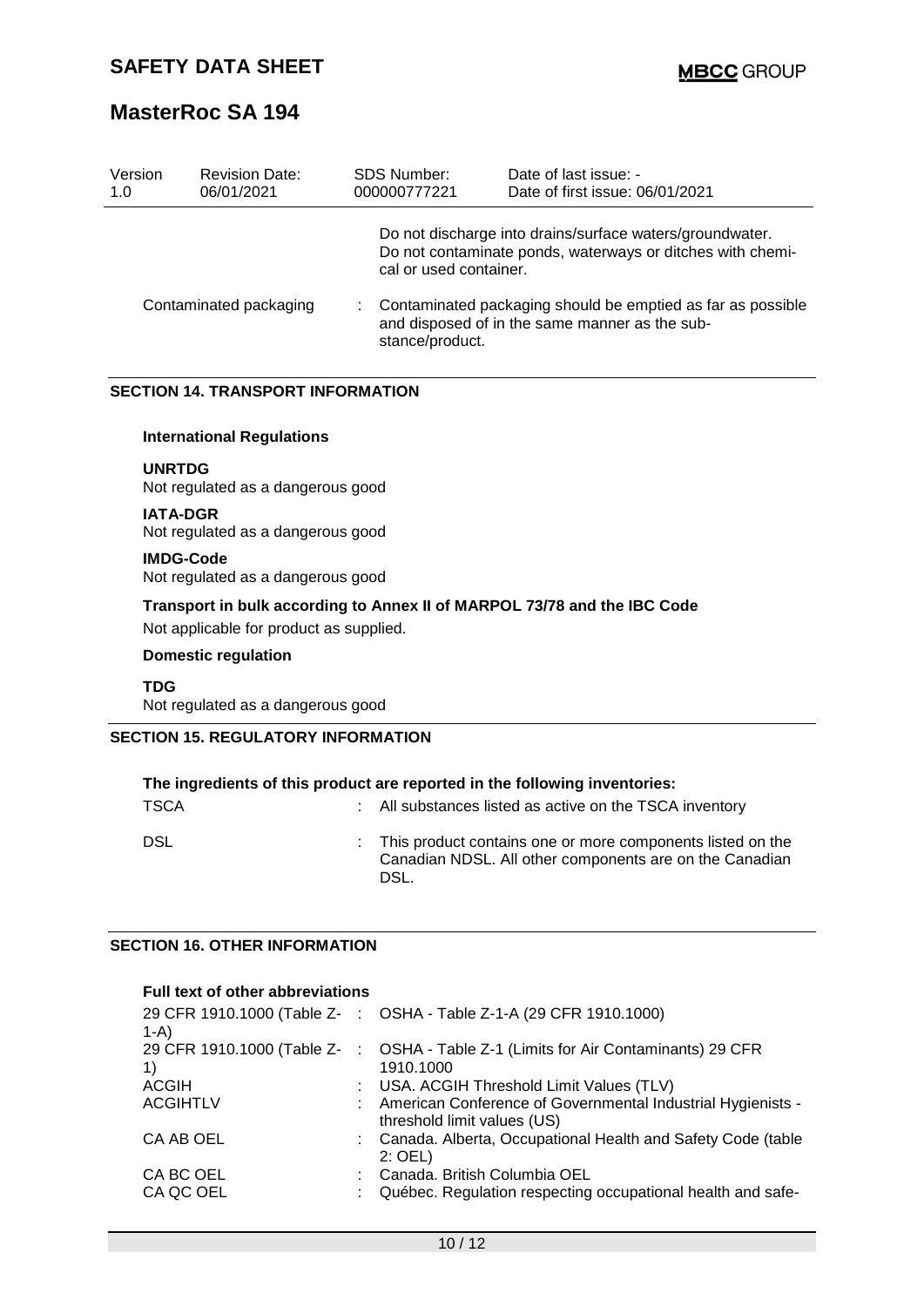| Version<br>1.0     | <b>Revision Date:</b><br>06/01/2021                                                                  | <b>SDS Number:</b><br>000000777221                                                                                                                                                                                                                          | Date of last issue: -<br>Date of first issue: 06/01/2021                    |
|--------------------|------------------------------------------------------------------------------------------------------|-------------------------------------------------------------------------------------------------------------------------------------------------------------------------------------------------------------------------------------------------------------|-----------------------------------------------------------------------------|
| <b>NIOSH</b>       | 1-A) / TWA value                                                                                     | ty, Schedule 1, Part 1: Permissible exposure values for air-<br>borne contaminants<br>: NIOSH Pocket Guide to Chemical Hazards (US)<br>29 CFR 1910.1000 (Table Z- : Time Weighted Average (TWA):<br>29 CFR 1910.1000 (Table Z- : Permissible exposure limit |                                                                             |
| $1)$ / PEL<br>tion | ACGIH / TWA<br>ACGIHTLV / Skin Designa-                                                              | $:$ 8-hour, time-weighted average<br><b>Skin Designation:</b>                                                                                                                                                                                               |                                                                             |
|                    | ACGIHTLV / TWA value<br>CA AB OEL / TWA<br>CA BC OEL / TWA<br>CA QC OEL / TWAEV<br>NIOSH / REL value | : Time Weighted Average (TWA):<br>8-hour Occupational exposure limit<br>: 8-hour time weighted average                                                                                                                                                      | : Time-weighted average exposure value<br>Recommended exposure limit (REL): |

AIIC - Australian Inventory of Industrial Chemicals; ANTT - National Agency for Transport by Land of Brazil; ASTM - American Society for the Testing of Materials; bw - Body weight; CMR - Carcinogen, Mutagen or Reproductive Toxicant; DIN - Standard of the German Institute for Standardisation; DSL - Domestic Substances List (Canada); ECx - Concentration associated with x% response; ELx - Loading rate associated with x% response; EmS - Emergency Schedule; ENCS - Existing and New Chemical Substances (Japan); ErCx - Concentration associated with x% growth rate response; ERG - Emergency Response Guide; GHS - Globally Harmonized System; GLP - Good Laboratory Practice; IARC - International Agency for Research on Cancer; IATA - International Air Transport Association; IBC - International Code for the Construction and Equipment of Ships carrying Dangerous Chemicals in Bulk; IC50 - Half maximal inhibitory concentration; ICAO - International Civil Aviation Organization; IECSC - Inventory of Existing Chemical Substances in China; IMDG - International Maritime Dangerous Goods; IMO - International Maritime Organization; ISHL - Industrial Safety and Health Law (Japan); ISO - International Organisation for Standardization; KECI - Korea Existing Chemicals Inventory; LC50 - Lethal Concentration to 50 % of a test population; LD50 - Lethal Dose to 50% of a test population (Median Lethal Dose); MARPOL - International Convention for the Prevention of Pollution from Ships; n.o.s. - Not Otherwise Specified; Nch - Chilean Norm; NO(A)EC - No Observed (Adverse) Effect Concentration; NO(A)EL - No Observed (Adverse) Effect Level; NOELR - No Observable Effect Loading Rate; NOM - Official Mexican Norm; NTP - National Toxicology Program; NZIoC - New Zealand Inventory of Chemicals; OECD - Organization for Economic Co-operation and Development; OPPTS - Office of Chemical Safety and Pollution Prevention; PBT - Persistent, Bioaccumulative and Toxic substance; PICCS - Philippines Inventory of Chemicals and Chemical Substances; (Q)SAR - (Quantitative) Structure Activity Relationship; REACH - Regulation (EC) No 1907/2006 of the European Parliament and of the Council concerning the Registration, Evaluation, Authorisation and Restriction of Chemicals; SADT - Self-Accelerating Decomposition Temperature; SDS - Safety Data Sheet; TCSI - Taiwan Chemical Substance Inventory; TDG - Transportation of Dangerous Goods; TSCA - Toxic Substances Control Act (United States); UN - United Nations; UNRTDG - United Nations Recommendations on the Transport of Dangerous Goods; vPvB - Very Persistent and Very Bioaccumulative; WHMIS - Workplace Hazardous Materials Information System

| <b>Revision Date</b> | 06/01/2021 |
|----------------------|------------|
| Date format          | mm/dd/yyyy |

The information provided in this Safety Data Sheet is correct to the best of our knowledge, information and belief at the date of its publication. The information given is designed only as a guid-